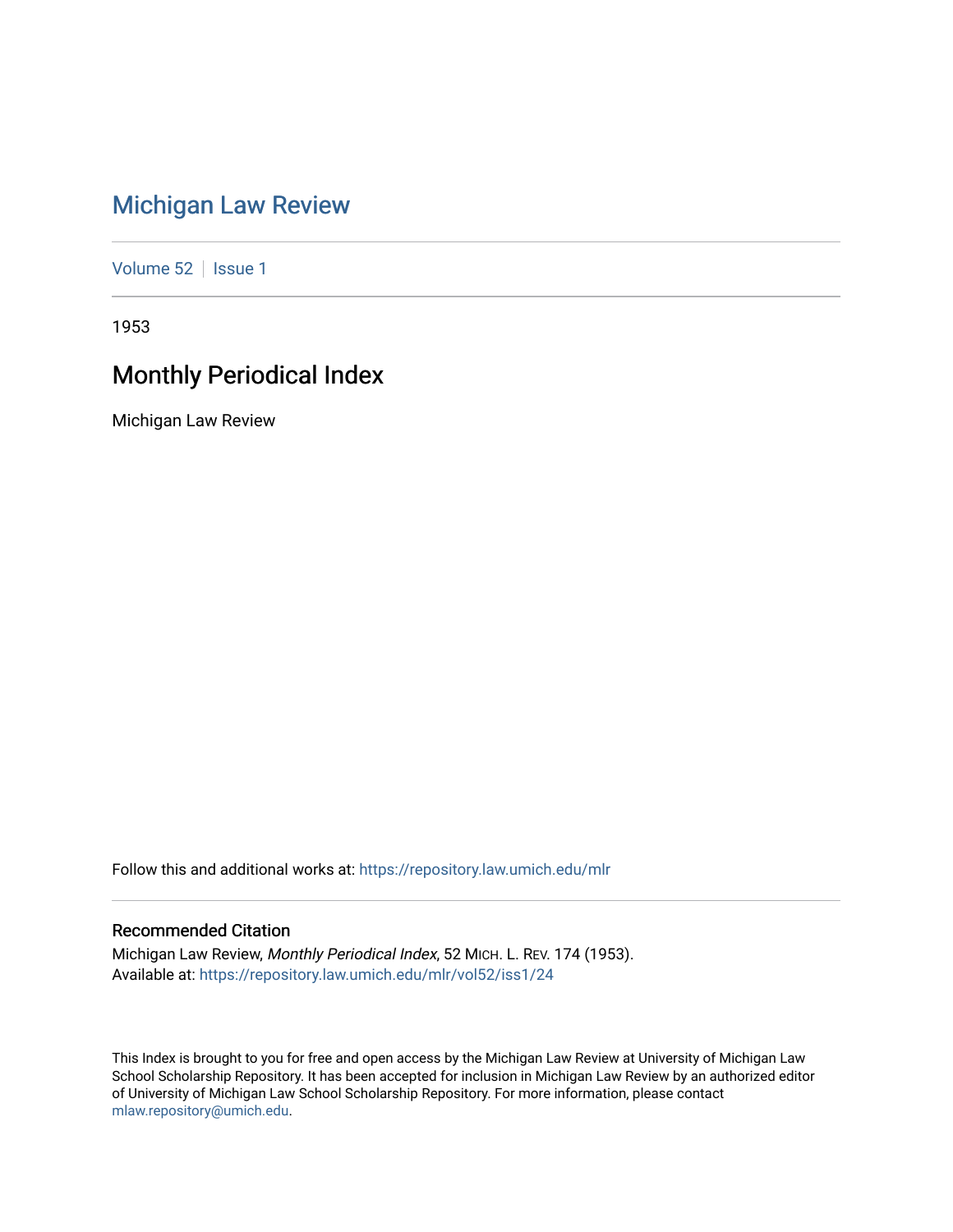## MONTHLY PERIODICAL INDEX

This department lists the *articles* and *comments* which appear in leading law reviews. The index embraces material published since the last issue of this REVIEW.

Limitation of space makes necessary the inclusion of only the longer and more important items: articles and comments. Accordingly, decision notes (except those over five pages in length), book reviews and biographical articles are excluded.

(a) indicates a leading article, Where the title of the article or comment is not selfexplanatory, an indication of its scope is added in brackets.

The personal contract doctrine: an anom-<br>q in American maritime law. (a) John (July). aly in American maritime law. (a) John W. Castles, III. 62 Yale L. J. 1031-1046 (June).

#### ANTITRUST LAW

Antitrust and the new economics. (a) Lee Loevinger. 37 Minn. L. Rev. 505-568 (June).

#### **ARBITRATION**

Judicial control of arbitrators' jurisdiction in New York. 38 Com. L.Q. 391-417 (Spring).

#### **AUTOMOBILES**

Constitutional law-validity of New York statute setting out motorists' implied consent to chemical tests for intoxication. 51 Mich. L. Rev. 1195-1202 (June).

State v. Resler: two problems in drunken driving legislation. 1953 Wis. L. Rev. 560- 567 (May).

#### **BANKRUPTCY**

See also *Liens.* 

Allocation of expenses incurred in a bankruptcy sale free of liens. 53 Col. L. Rev. 845-858 (June).

Partnerships in bankruptcy. 31 N. C. L. Rev. 457-467 (June).

#### **BIOGRAPHY**

A decade of Mr. Justice Jackson. (a) Eugene C. Gerhart. 28 N. Y. Univ. L. Rev. 927-974 (May).

#### Business Associations

See *Corporations.* 

#### COMMON CARRIERS

Common carrier liability in the atomic age. (a) Anthony F. Arpaia and Clarence G. Jensen. 51 Mich. L. Rev. 1173-1194 (June).

#### CoMPARATIVE LAw

See also *PELA.* 

Developments in the British legal aid experiment. (a) C. Sydnor Thompson. 53 Col. L. Rev. 789-803 (June),

ADMIRALTY The value of studying foreign law. (a)<br>
contract doctrine: an anom- Jaro Mayda. 1953 Wis. L. Rev. 635-656

#### CoNFLICT oF LAws

See also *Workmen's Compensation.* 

Conflict of laws-multi-state defamationconstitutional limitations on choice of law. 28 N. Y. Univ. L. Rev. 1006-1014 (May).

Enforcement of foreign "non-final" alimony and support orders. 53 Col. L. Rev. 817-825 (June).

#### CONSTITUTIONAL LAW

See also *Automobiles, Biography, Conflict of Laws, Criminal Law and Procedure.* 

Constitutional aspects of state extradition legislation. 28 Ind. L. J. 662-671 (Summer).

Constitutional law - taxation - federal ex- cise and occupational tax on wagering. 31 N. C. L. Rev. 467-473 (June).

Crosskey on the constitution: an essayreview. (a) James A. Durham. 41 Calif. L. Rev. 209-229 (Summer).

Effectiveness of state anti-subversive legislation. 28 Ind. L. J. 492-520 (Summer).

Executive agreement and the proposed constitutional amendments to the treaty power. 51 Mich. L. Rev. 1202-1217 (June).

Judicial acquiescence in the forfeiture of constitutional rights through expansion of the conditioned privilege doctrine. 28 Ind. L. J. 520-544 (Summer).

On amending the treaty-making power: a comparative study of the problem of selfexecuting treaties. (a) Lawrence Preuss. 51 Mich. L. Rev. 1117-1142 (June).

Restriction of freedom of entry into the building trades. 38 Iowa L. Rev. 556-562 (Spring).

Return of property seized during world war II: judicial and administrative proceedings under the trading with the enemy act. 62 Yale L. J. 1210-1235 (July).

Rights of witnesses before congressional committees. (a) Paul J. Liacos. 33 Bost. Univ. L. Rev. 337-386 (June).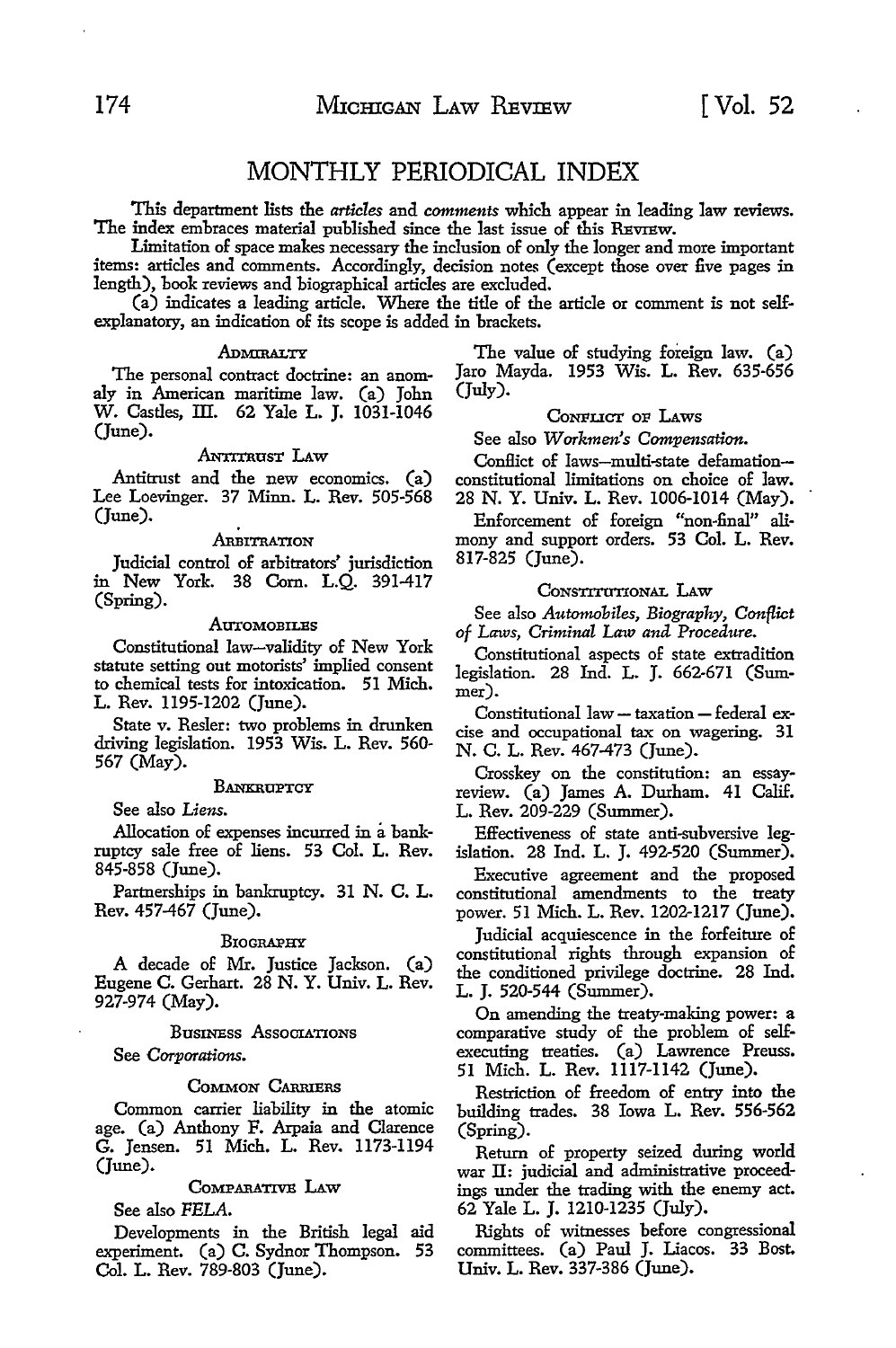Security tests for maritime workers: due process under the port security program. (a) Ralph S. Brown, Jr. and John D. Fassett. 62 Yale L. J. 1163-1208 (July).

Should the constitution be amended to limit the treaty-making power? (a) Eberhard P. Deutsch, George A. Finch, Joseph L. Call, Hardy C. Dillard and Quincy Wright. 26 So. Cal. L. Rev. 347-395 (July).

Some comments on the Bricker amendment. (a) Benjamin V. Cohen. 48 N. W. Univ. L. Rev. 185-196 (May-June).

State views on economic due process: 1937-1953. 53 Col. L. Rev. 827-845 (June).

The broadening scope of federal regulation through taxation. 22 Univ. Cin. L. Rev. 371-380 (May).

The supreme court: instrument of power or revealed truth, 1930-1937. (a) Alpheus T. Mason. 33 Bost. Univ. L. Rev. 279-336 (June).

Wartime power of the military over citizen civilians within the country. (a) Jacobus tenBroek. 41 Calif. L. Rev. 167-208 (Summer).

#### CONTRACTS

A review of Iowa contract law: 1942- 1952. (a) David L. Sayre. 38 Iowa L. Rev. 506-533 (Spring).

#### **COPYRIGHTS**

International copyright protection and the United States: the impact of the UNESCO universal copyright convention on existing law. 62 Yale L. J. 1065-1096 (June).

Property rights in an idea and the requirement of concreteness. 33 Bost. Univ. L. Rev. 396-403 (June).

#### **CORPORATIONS**

ConHict of interests between indenture trustee and bondholders: avoidance of "no action" clauses prohibiting bondholder suits against the obligor. 62 Yale L. J. 1097-1110 (June).

Corporation law-dissenting stockholder's right of appraisal-determination of value. 28 N. Y. Univ. L. Rev. 1021-1032 (May).

Corporation law-necessity for stockholders' consent to sale of corporate assets. 28 N. Y. Univ. L. Rev. 1014-1021 (May).

Inspection of corporate books and records in New York by stockholders and directors. (a) John R. Bartels and Eugene J. T. Flanagan. 38 Com. L. Q. 289-320 (Spring).

Institutional investment through private placement of corporate securities. 53 Col. L. Rev. 804-816 (June).

Iowa corporations and partnerships: 1942- 1952. (a) Edward R. Hayes. 38 Iowa L. Rev. 462-505 (Spring).

The treasury stock sections of the Wisconsin business corporation law. (a) Erwin E. Nemmers. 1953 Wis. L. Rev. 480-490 (May).

### CRIMINAL LAW AND PROCEDURE

#### See also *Taxation.*

Convicts-loss of civil rights-civil death in California. 26 So. Cal. L. Rev. 425-434 (July).

Joint tenant kills his co-tenant: a new answer to an old problem. 1953 Wis. L. Rev. 567-575 (May).

Penology: its social objective. (a) Herbert D. Laube. 38 Com. L. Q. 356-367 (Spring).

Proposed revisions in the Illinois criminal code. 48 N. W. Univ. L. Rev. 198-263 (May-June).

#### CnEDITons' RrGHTS

Ten years of creditors' rights in Iowa. (a) Frank R. Kennedy and Wayne A. Brooks. 38 Iowa L. Rev. 410-438 (Spring).

#### **DAMAGES**

Damages-fraud and deceit-recovery of punitive damages for fraud and deceit. 31 N. C. L. Rev. 473-478 (June).

#### DOMESTIC RELATIONS

Divorce-alimony-permanent alimony incident to absolute divorce. 31 N. C. L. Rev. 482-490 (June).

Retreat from recrimination-DeBurgh v. DeBurgh. 41 Calif. L. Rev. 320-332 (Summer).

The socio-legal problems of artificial insemination. 28 Ind. L. J. 620-640 (Summer).

#### EsTATB PLANNING

Estate planning for the non-native son. (a) Brent M. Abel. 41 Calif. L. Rev. 230- 240 (Summer).

#### **E**VIDENCE

Evidence of defendant's other crimes: admissibility in Minnesota. 37 Minn. L. Rev. 608-619 (June).

#### FEDERAL EMPLOY1ms' LrABILITY *Aar*

The Federal Employers' Liability Act: II. A Symposium. 18 Law and Contem. Prob. 257-431. (Summer). [Part I appeared in 18 Law and Contem. Prob. 107-255 (Spring)].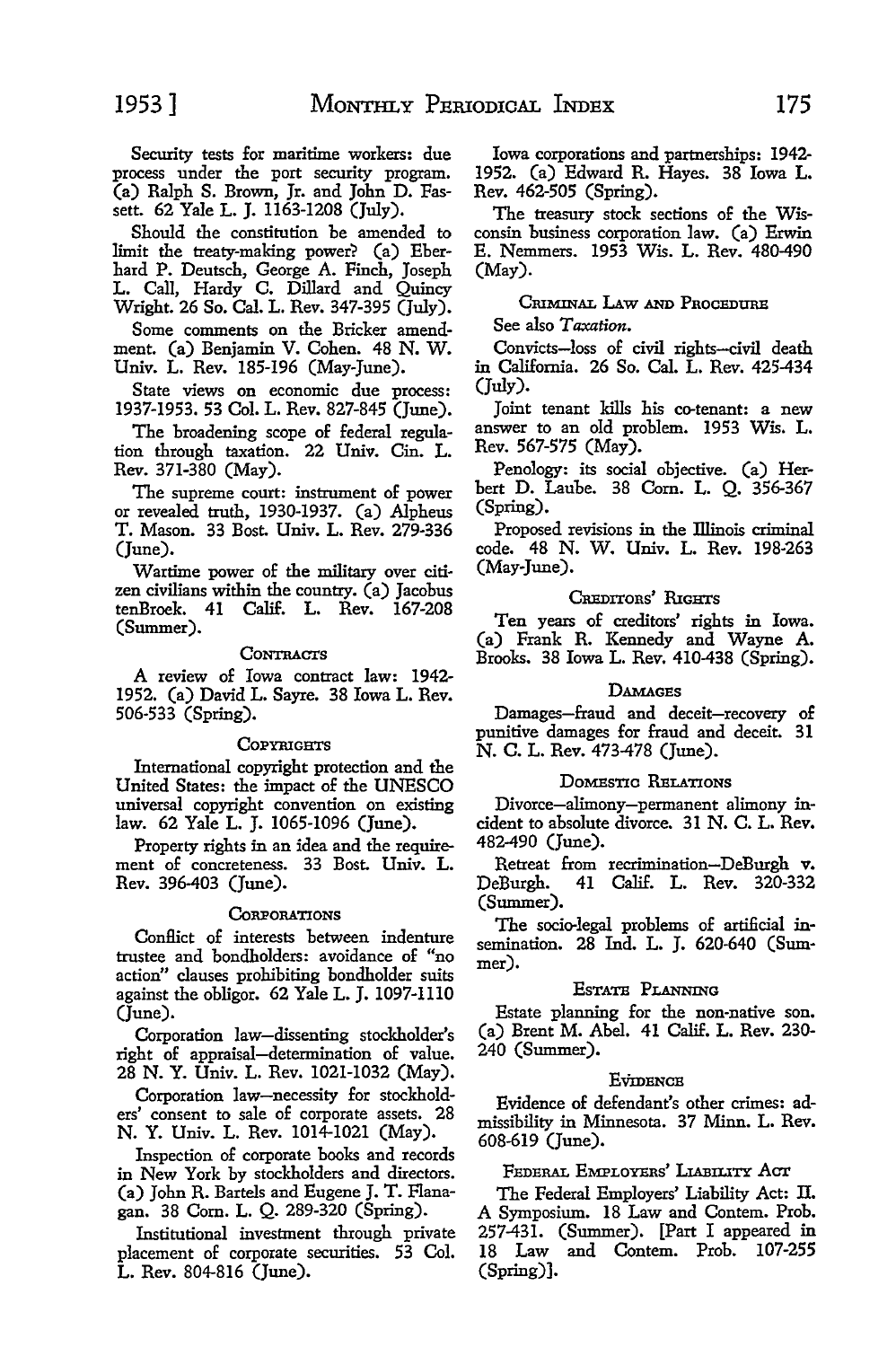A decade of progress under the federal employers' liability act (a) William H. DeParcq. 257-280.

The safety appliance act and the FELA: a plea for clarification. (a) David W. Louisell and Kenneth M. Anderson. 281- 295.

The crisis in work injury compensation on and off the railroads. (a) Jerome Pollack. 296-319.

Employers' liability in Great Britain. (a) **W. F.** Frank. 320-349.

An analysis of judicial intepretation and application of certain aspects of the federal employers' liability act. (a) John M. Ennis. 350-366.

The venue clause and transportation of lawsuits. (a) J. C. Gibson. 367-431.

#### GRAND JURY

The grand jury-its investigatory powers and limitations. 37 Minn. L. Rev. 586-607 (June).

#### lNTERNATIONAL LAw

See also *Constitutional* Law, *Copyright.* 

Modern war and the validity of treaties: a comparative study. (a) Richard Rank. 38 Com. L. Q. 321-355 (Spring).

#### LABOR LAW

Discharge for griping as an unfair labor practice. 62 Yale L. J. 1263-1270 (July).

Interrogation of employees as an unfair labor practice. 62 Yale L. J. 1258-1262 (July).

Judicial regulation of the railway brotherhoods' discriminatory practices. 1953 Wis. L. Rev. 516-536 (May).

Labor law-state regulation of recognition and organizational picketing. 51 Mich. L. Rev. 1217-1230 (June).

Revision of the Taft-Hartley act (a) Archibald Cox. 55 W. Va. Rev. 91-109 (June).

The operation of the national emergency provisions of the labor management relations act of 1947. (a) Charles M. Rehmus. 62 Yale L. J. 1047-1063 (June).

Unfair lists as inducements to secondary boycotts under section  $8(b)(4)(A)$  of the Taft-Hartley act. 62 Yale L. J. 1111-1122 (June).

#### LANDLORD AND TENANT

Landlord and tenant  $-$  leases  $-$  rights of lessees under oral leases. 31 N. C. L. Rev. 498-504 (June).

#### LEGAL EDUCATION

Law schools and practical training. (a) Harlan M. Calhoun. 55 W. Va. L. Rev. 83-90 (June).

Shall law schools establish a course on "facts"? (a) Robert S. Marx. 22 Univ. Cin. L. Rev. 281-314 (May).

#### LIENS

Federal tax liens-their nature and priority. (a) Paul E. Anderson. 41 Calif. L. Rev. 241-276 (Summer).

Statutory liens under section 67c of the bankruptcy act. 62 Yale L. J. 1131-1136 (June).

#### MILITARY LAW

See also *Constitutional* Law.

Uniform code and the evolution of military law. (a) Joseph B. Kelly. 22 Univ. Cin. L. Rev. 343-369 (May).

#### NATURAL RESOURCES

Federal government, state governments and natural resources. (a) Daniel J. Dykstra. 37 Minn. L. Rev. 569-585 (June).

#### 01L AND GAS

See also *Taxation.* 

Control of entry into the natural gas pipeline industry: the FPC and the certificate of convenience and necessity. 28 Ind. L. J. 587-619 (Summer).

#### POLITICAL PARTIES

Campaign contributions and expenditures in California. 41 Calif. L. Rev. 300-319 (Summer).

Regulation of federal election finance: a case of misguided morality. (a) Robert A. Bicks and Howard I. Friedman. 28 **N. Y.**  Univ. L. Rev. 975-1000 (May).

#### PRACTICE AND PROCEDURE

See also FELA.

A decade of practice under the Iowa rules of civil procedure. (a) Allan D. Vestal. 38 Iowa L. Rev. 439-461 (Spring).

Effect of motion for judgment on the pleadings on the opponent's allegations of fact. 38 Iowa L. Rev. 548-556 (Spring).

Enforcing discovery of documents under federal rule 34: the effect of foreign law on the concept of control. 62 Yale L. J. 1248- 1257 (July).

Oral arguments in the supreme court of Iowa. (a) G. K. Thompson. 38 Iowa L. Rev. 392-409 (Spring).

Partial appeals. 41 Calif. L. Rev. 277-289 (Summer).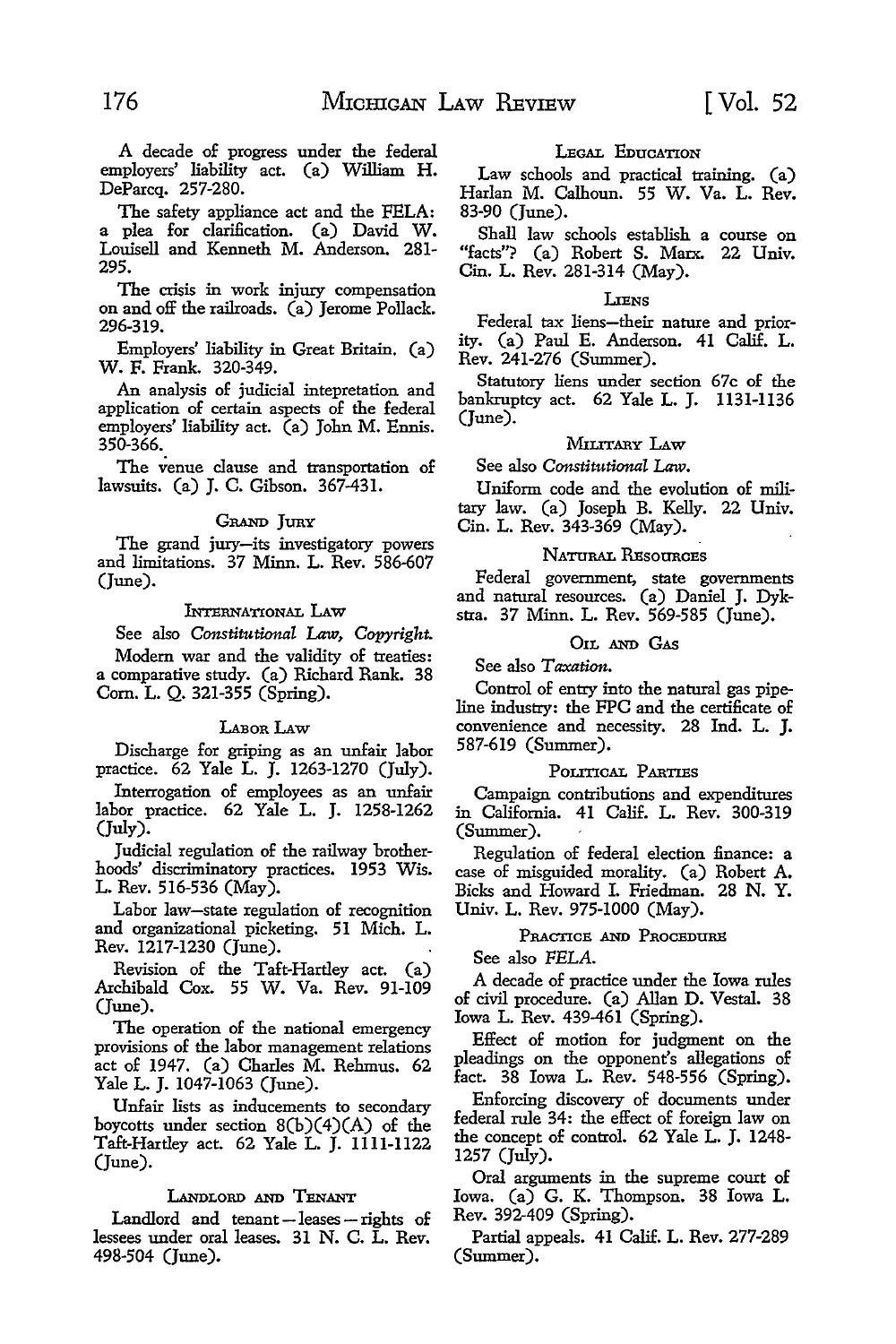Pre-trial in West Virginia. (a) Wright Hugus. 55 W. Va. L. Rev. ll0-130 (June).

Summary judgment under the federal rules-when an issue of fact is presented. (a) Mac Asbill and Willis B. Snell. 51 Mich. L. Rev. ll43-ll72 (June).

The insurer as party defendant in auto accident cases. 1953 Wis. L. Rev. 688-724 (July).

#### PRIVACY, RIGHT OF

The right of publicity: a doctrinal innovation. 62 Yale L. J. ll23-ll30 (June).

#### **RAILROADS**

See *Labor Law.* 

#### REAL PROPERTY

Land acquisition for state highways. (a) Emily P. Dodge. 1953 Wis. L. Rev. 458- 479 (May).

Re-surveys and metes and bounds descriptions. (a) R. P. Boyd and David L. Uelmen. 1953 Wis. L. Rev. 657-687 (July).

#### **SALES**

Is control of dealer participation a neces- sary adjunct to regulation of installment sales financing? 28 Ind. L. J. 641-661 (Summer).

Warranties, disclaimers and the parol evidence rule. 53 Col. L. Rev. 858-871 (June).

#### **TAXATION**

See also *Constitutional* Law.

An appraisal of criminal and civil penalties in federal tax evasion cases. (a) Myron **S.** Winer. 33 Bost. Univ. L. Rev. 387-394 (June).

Federal estate tax-marital deduction-apportionment. 31 N. C. L. Rev. 491-498 (June).

Oil and taxes-some problems and proposals. (a) Richard C. Bergen. 26 So. Cal. L. Rev. 396-422 (July).

Proposed revisions of the Wisconsin income tax. 1953 Wis. L. Rev. 550-560 (May).

Statutory requirements for postponing taxes upon incorporating a business. (a) Ralph S. Rice. 22 Univ. Cin. L. Rev. 315- 342 (May).

Tax free earning for retirement. (a) Irving D. Isko. 1953 Wis. L. Rev. 581-634 (July).

Taxing the colleges. (a) John H. Myers. 38 Com. L. Q. 368-390 (Spring).

Tax problems created by over-ceiling payments. 22 Univ. Cin. L. Rev. 380-386 (May).

The estate tax deduction for property previously taxed. (a) Harry J. Rudick. 53 Col. L. Rev. 761-788 (June).

The future role of farm cooperatives in Iowa. 38 Iowa L. Rev. 541-548 (Spring).

The seventh circuit v. the Clifford regulations: "due process" emancipates the tax avoider. 62 Yale L. J. 1236-1247 (July).

### TITLE EXAMINATIONS

Development of title examination standards in Iowa. (a) Jesse E. Marshall. 38 Iowa L. Rev. 534-540 (Spring).

#### **TORTS**

See also *PELA, Privacy, Right of.* 

Group libel. 41 Calif. L. Rev. 290-299 (Summer).

Libel actions arising from labor disputes. 1953 Wis. L. Rev. 537-550 (May).

Senator McCarthy and the law of libel: a study of two campaign speeches. (a) Willard H. Pedrick. 48 N. W. Univ. L. Rev. 135-184 (May-June).

Tort liability of organizations for intentionally impairing economic relations. 28 Ind. L. J. 467-492 (Summer).

#### UNFAIR COMPETITION

Unfair competition-export trade act-unfair methods of competition under section<br>four, 31 N. C. L. Bey. 512-517 (June). 31 N. C. L. Rev. 512-517 (June).

#### WATERS AND WATERCOURSES

The law of underground water: a halfcentury of Huber v. Merkel. 1953 Wis. L. Rev. 491-515- (May).

#### WORKMEN'S COMPENSATION

See also *PELA.* 

Workmen's compensation, conllict of laws and the constitution. (a) Clyde W. Wellen. 55 W. Va. L. Rev. 131-145 (June).

#### **ZONING**

An analysis of subdivision control legislation. 28 Ind. L. J. 544-586 (Summer).

Subdivision control in Wisconsin. (a) Marygold Shire Melli. 1953 Wis. L. Rev. 389-457 (May).